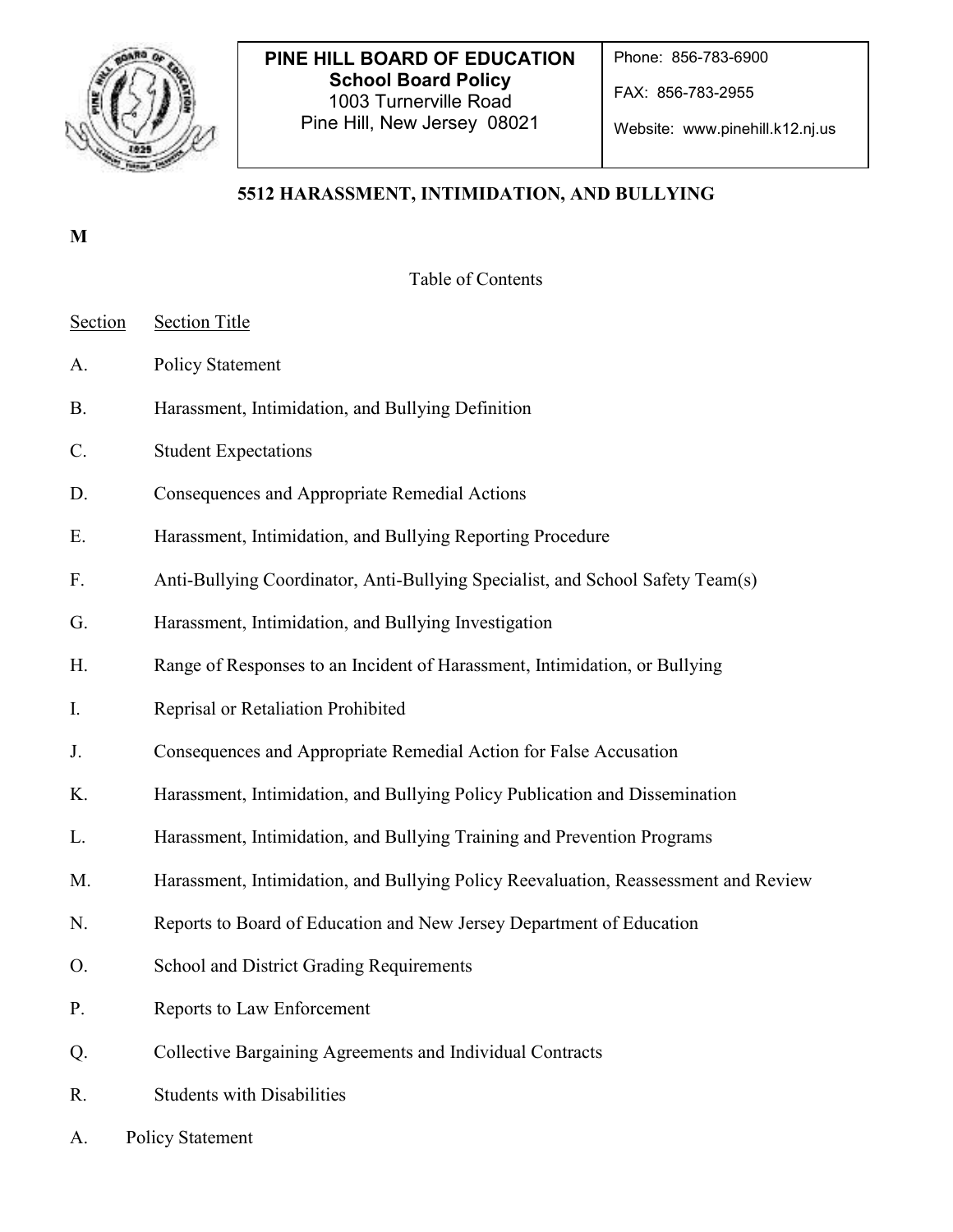The Board of Education prohibits acts of harassment, intimidation, or bullying of a student. A safe and civil environment in school is necessary for students to learn and achieve high academic standards. Harassment, intimidation, or bullying, like other disruptive or violent behaviors, is conduct that disrupts both a student's ability to learn and a school's ability to educate its students in a safe and disciplined environment. Since students learn by example, school administrators, faculty, staff and volunteers should be commended for demonstrating appropriate behavior, treating others with civility and respect, and refusing to tolerate harassment, intimidation, or bullying.

For the purposes of this Policy, the term "parent," pursuant to N.J.A.C. 6A:16-1.3, means the natural parent(s) or adoptive parent(s), legal guardian(s), foster parent(s), or parent surrogate(s) of a student. Where parents are separated or divorced, "parent" means the person or agency which has legal custody of the student, as well as the natural or adoptive parent(s) of the student, provided such parental rights have not been terminated by a court of appropriate jurisdiction.

B. Harassment, Intimidation, and Bullying Definition

"Harassment, intimidation, or bullying" means any gesture, any written, verbal or physical act, or any electronic communication, as defined in N.J.S.A. 18A:37-14, whether it be a single incident or a series of incidents that:

- 1. Is reasonably perceived as being motivated by either any actual or perceived characteristic, such as race, color, religion, ancestry, national origin, gender, sexual orientation, gender identity and expression, or a mental, physical or sensory disability, or by any other distinguishing characteristic;
- 2. Takes place on school property, at any school-sponsored function, on a school bus, or off school grounds, as provided for in N.J.S.A. 18A:37-15.3;
- 3. Substantially disrupts or interferes with the orderly operation of the school or the rights of other students; and that
	- a. A reasonable person should know, under the circumstances, that the act(s) will have the effect of physically or emotionally harming a student or damaging the student's property, or placing a student in reasonable fear of physical or emotional harm to his/her person or damage to his/her property; or
	- b. Has the effect of insulting or demeaning any student or group of students; or
	- c. Creates a hostile educational environment for the student by interfering with a student's education or by severely or pervasively causing physical or emotional harm to the student.

Schools are required to address harassment, intimidation, and bullying occurring off school grounds, when there is a nexus between the harassment, intimidation, and bullying and the school (e.g., the harassment, intimidation, or bullying substantially disrupts or interferes with the orderly operation of the school or the rights of other students).

"Electronic communication" means a communication transmitted by means of an electronic device, including, but not limited to: a telephone, cellular phone, computer, or pager.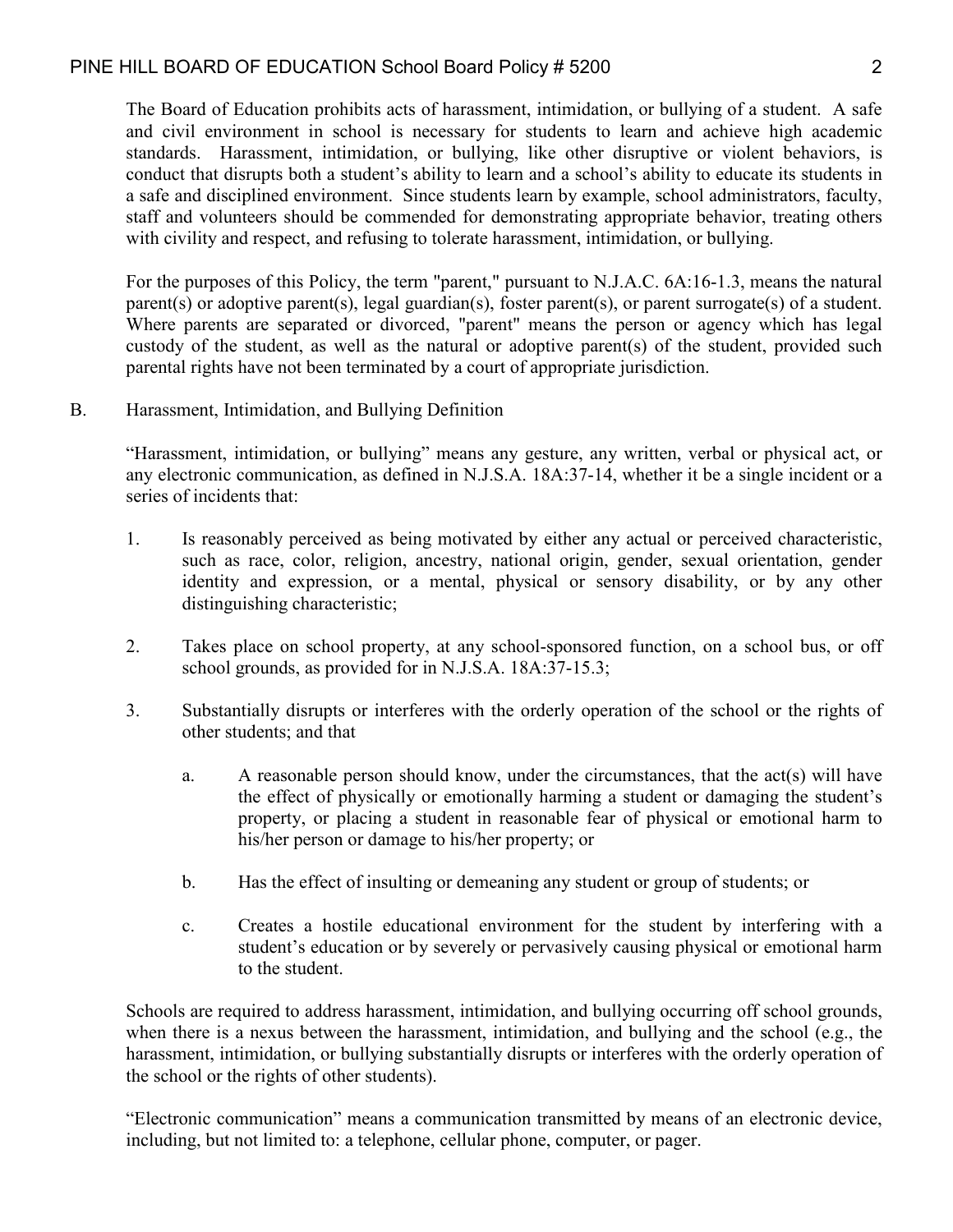#### C. Student Expectations

The Board expects students to conduct themselves in keeping with their levels of development, maturity and demonstrated capabilities with proper regard for the rights and welfare of other students and school staff, the educational purpose underlying all school activities and the care of school facilities and equipment consistent with the Code of Student Conduct.

The Board believes that standards for student behavior must be set cooperatively through interaction among the students, parents, school employees, school administrators, school volunteers, and community representatives, producing an atmosphere that encourages students to grow in selfdiscipline. The development of this atmosphere requires respect for self and others, as well as for school district and community property on the part of students, staff, and community members.

Students are expected to behave in a way that creates a supportive learning environment. The Board believes the best discipline is self-imposed, and it is the responsibility of staff to use instances of violations of the Code of Student Conduct as opportunities to help students learn to assume and accept responsibility for their behavior and the consequences of their behavior. Staff members who interact with students shall apply best practices designed to prevent student conduct problems and foster students' abilities to grow in self-discipline.

The Board expects that students will act in accordance with the student behavioral expectations and standards regarding harassment, intimidation, and bullying, including:

- 1. Student responsibilities (e.g., requirements for students to conform to reasonable standards of socially accepted behavior; respect the person, property and rights of others; obey constituted authority; and respond to those who hold that authority);
- 2. Appropriate recognition for positive reinforcement for good conduct, self-discipline, and good citizenship;
- 3. Student rights; and
- 4. Sanctions and due process for violations of the Code of Student Conduct.

Pursuant to N.J.S.A. 18A:37-15(a) and N.J.A.C. 6A:16-7.1(a)1, the district has involved a broadbase of school and community members, including parents, students, instructional staff, student support services staff, school administrators, and school volunteers, as well as community organizations, such as faith-based, health and human service, business and law enforcement, in the development of this Policy. Based on locally determined and accepted core ethical values adopted by the Board, pursuant to N.J.A.C. 6A:16-7.1(a)2, the Board must develop guidelines for student conduct pursuant to N.J.A.C. 6A:16-7.1. These guidelines for student conduct will take into consideration the developmental ages of students, the severity of the offenses and students' histories of inappropriate behaviors, and the mission and physical facilities of the individual school(s) in the district. This Policy requires all students in the district to adhere to the rules established by the school district and to submit to the remedial and consequential measures that are appropriately assigned for infractions of these rules.

Pursuant to N.J.A.C. 6A:16-7.1, the Superintendent must annually provide to students and their parents the rules of the district regarding student conduct. Provisions shall be made for informing parents whose primary language is other than English.

The district prohibits active or passive support for acts of harassment, intimidation, or bullying. Students are encouraged to support other students who: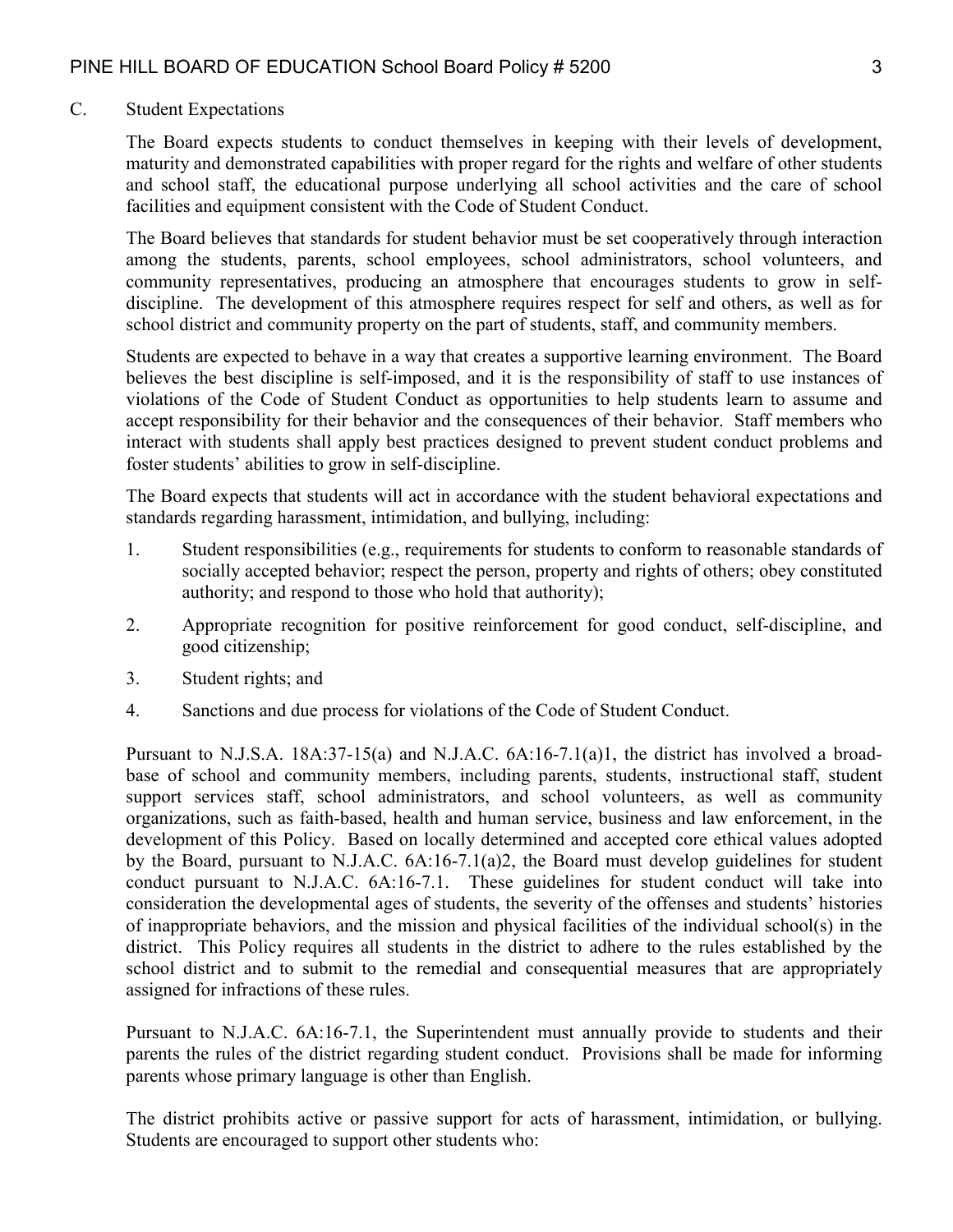- 1. Walk away from acts of harassment, intimidation, and bullying when they see them;
- 2. Constructively attempt to stop acts of harassment, intimidation, or bullying;
- 3. Provide support to students who have been subjected to harassment, intimidation, or bullying; and
- 4. Report acts of harassment, intimidation, and bullying to the designated school staff member.
- D. Consequences and Appropriate Remedial Actions

Consequences and Appropriate Remedial Actions – Students

The Board of Education requires its school administrators to implement procedures that ensure both the appropriate consequences and remedial responses for students who commit one or more acts of harassment, intimidation, or bullying, consistent with the Code of Student Conduct. The following factors, at a minimum, shall be given full consideration by school administrators in the implementation of appropriate consequences and remedial measures for each act of harassment, intimidation, or bullying by students. Appropriate consequences and remedial actions are those that are graded according to the severity of the offense(s), consider the developmental ages of the student offenders and students' histories of inappropriate behaviors, per the Code of Student Conduct and N.J.A.C. 6A:16-7.

Factors for Determining Consequences – Student Considerations

- 1. Age, developmental and maturity levels of the parties involved and their relationship to the school district;
- 2. Degrees of harm;
- 3. Surrounding circumstances;
- 4. Nature and severity of the behavior(s);
- 5. Incidences of past or continuing patterns of behavior;
- 6. Relationships between the parties involved; and
- 7. Context in which the alleged incidents occurred.

Factors for Determining Consequences – School Considerations

- 1. School culture, climate, and general staff management of the learning environment;
- 2. Social, emotional, and behavioral supports;
- 3. Student-staff relationships and staff behavior toward the student;
- 4. Family, community, and neighborhood situation; and
- 5. Alignment with Board policy and regulations/procedures.

Factors for Determining Remedial Measures

#### Personal

- 1. Life skill deficiencies;
- 2. Social relationships;
- 3. Strengths;
- 4. Talents;
- 5. Interests;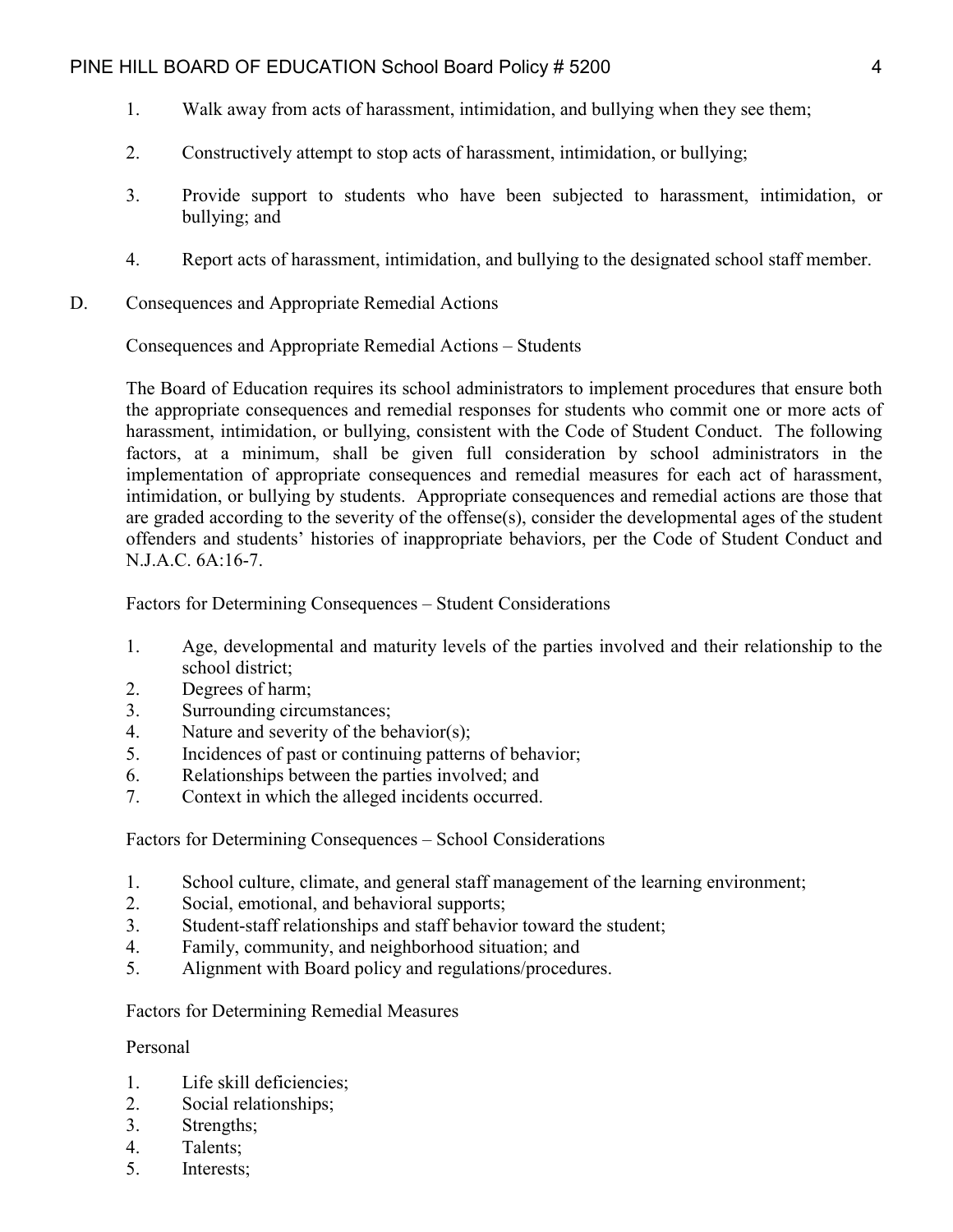- 6. Hobbies;
- 7. Extra-curricular activities;
- 8. Classroom participation;
- 9. Academic performance; and
- 10. Relationship to students and the school district.

#### Environmental

- 1. School culture;
- 2. School climate;
- 3. Student-staff relationships and staff behavior toward the student;
- 4. General staff management of classrooms or other educational environments;
- 5. Staff ability to prevent and manage difficult or inflammatory situations;
- 6. Social-emotional and behavioral supports;
- 7. Social relationships;
- 8. Community activities;
- 9. Neighborhood situation; and
- 10. Family situation.

Consequences for a student who commits one or more acts of harassment, intimidation, or bullying may range from positive behavioral interventions up to and including suspension or expulsion of students, as set forth in the Board's approved Code of Student Conduct pursuant to N.J.A.C. 6A:16-7.1. Consequences for a student who commits an act of harassment, intimidation, or bullying are those that are graded according to the severity of the offenses, consider the developmental age of the student offenders and the students' histories of inappropriate behaviors consistent with the Board's approved Code of Student Conduct and N.J.A.C. 6A:16-7, Student Conduct. The use of negative consequences should occur in conjunction with remediation and not be relied upon as the sole intervention approach.

Remedial measures shall be designed to correct the problem behavior, prevent another occurrence of the problem, protect and provide support for the victim of the act, and take corrective action for documented systemic problems related to harassment, intimidation, or bullying. The consequences and remedial measures may include, but are not limited to, the examples listed below:

Examples of Consequences

- 1. Admonishment;
- 2. Temporary removal from the classroom;
- 3. Deprivation of privileges;
- 4. Classroom or administrative detention;
- 5. Referral to disciplinarian;
- 6. In-school suspension;
- 7. Out-of-school suspension (short-term or long-term);
- 8. Reports to law enforcement or other legal action; or
- 9. Expulsion.

Examples of Remedial Measures

Personal – Student Exhibiting Bullying Behavior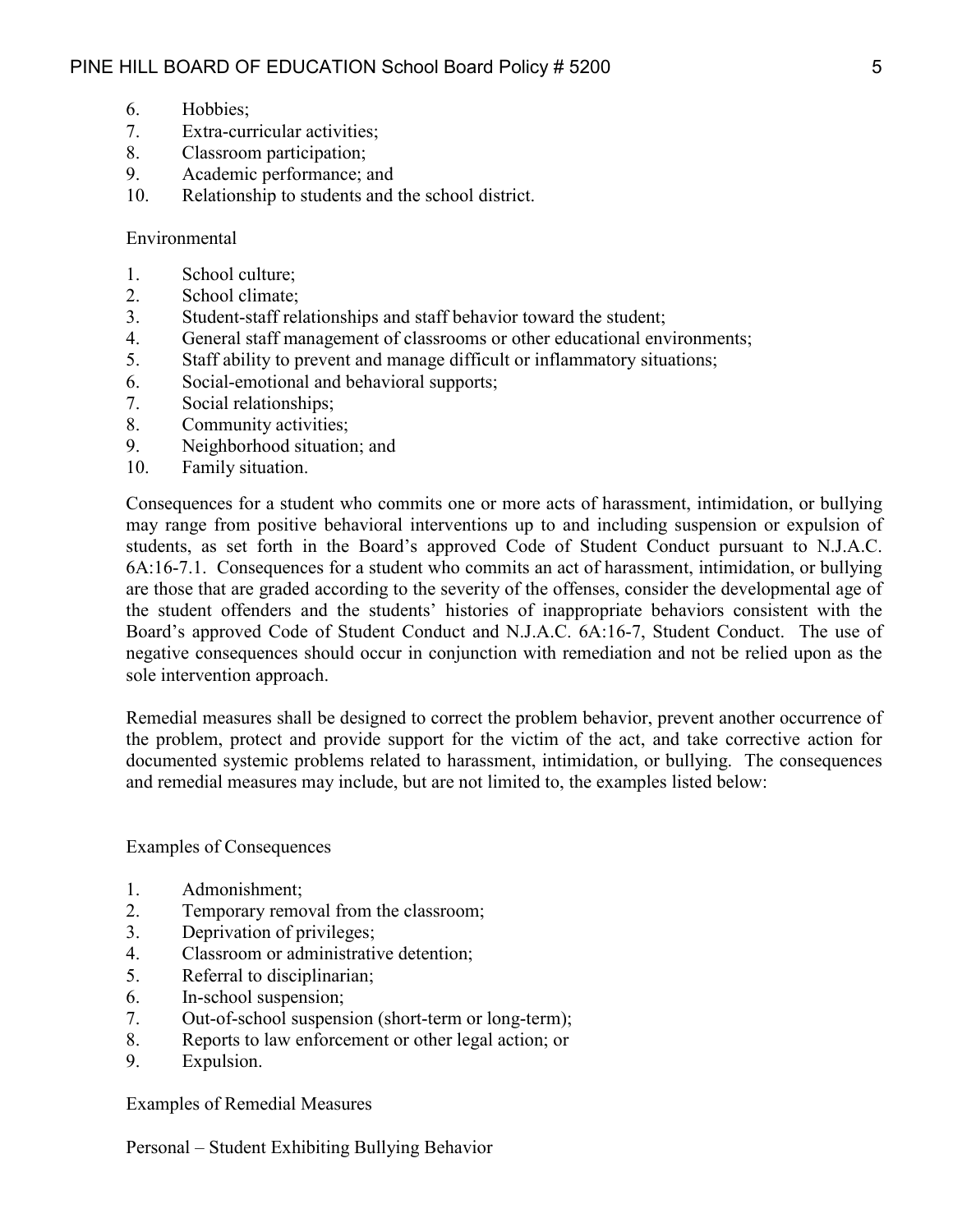- 1. Develop a behavioral contract with the student. Ensure the student has a voice in the outcome and can identify ways he or she can solve the problem and change behaviors;
- 2. Meet with parents to develop a family agreement to ensure the parent and the student understand school rules and expectations;
- 3. Explain the long-term negative consequences of harassment, intimidation, and bullying on all involved;
- 4. Ensure understanding of consequences, if harassment, intimidation, and bullying behavior continues;
- 5. Meet with school counselor, school social worker, or school psychologist to decipher mental health issues (e.g., what is happening and why?);
- 6. Develop a learning plan that includes consequences and skill building;
- 7. Consider wrap-around support services or after-school programs or services;
- 8. Provide social skill training, such as impulse control, anger management, developing empathy, and problem solving;
- 9. Arrange for an apology, preferably written;
- 10. Require a reflective essay to ensure the student understands the impact of his or her actions on others;
- 11. Have the student research and teach a lesson to the class about bullying, empathy, or a similar topic;
- 12. Arrange for restitution (i.e., compensation, reimbursement, amends, repayment), particularly when personal items were damaged or stolen;
- 13. Explore age-appropriate restorative (i.e., healing, curative, recuperative) practices; and
- 14. Schedule a follow-up conference with the student.

## Personal – Target/Victim

- 1. Meet with a trusted staff member to explore the student's feelings about the incident;
- 2. Develop a plan to ensure the student's emotional and physical safety at school;
- 3. Have the student meet with the school counselor or school social worker to ensure he or she does not feel responsible for the bullying behavior;
- 4. Ask students to log behaviors in the future;
- 5. Help the student develop skills and strategies for resisting bullying; and
- 6. Schedule a follow-up conference with the student.

Parents, Family, and Community

- 1. Develop a family agreement;
- 2. Refer the family for family counseling; and
- 3. Offer parent education workshops related to bullying and social-emotional learning.

Examples of Remedial Measures – Environmental (Classroom, School Building, or School District)

- 1. Analysis of existing data to identify bullying issues and concerns;
- 2. Use of findings from school surveys (e.g., school climate surveys);
- 3. Focus groups;
- 4. Mailings postal and email;
- 5. Cable access television;
- 6. School culture change;
- 7. School climate improvement;
- 8. Increased supervision in "hot spots" (e.g. locker rooms, hallways, playgrounds, cafeterias, school perimeters, buses);
- 9. Adoption of evidence-based systemic bullying prevention practices and programs;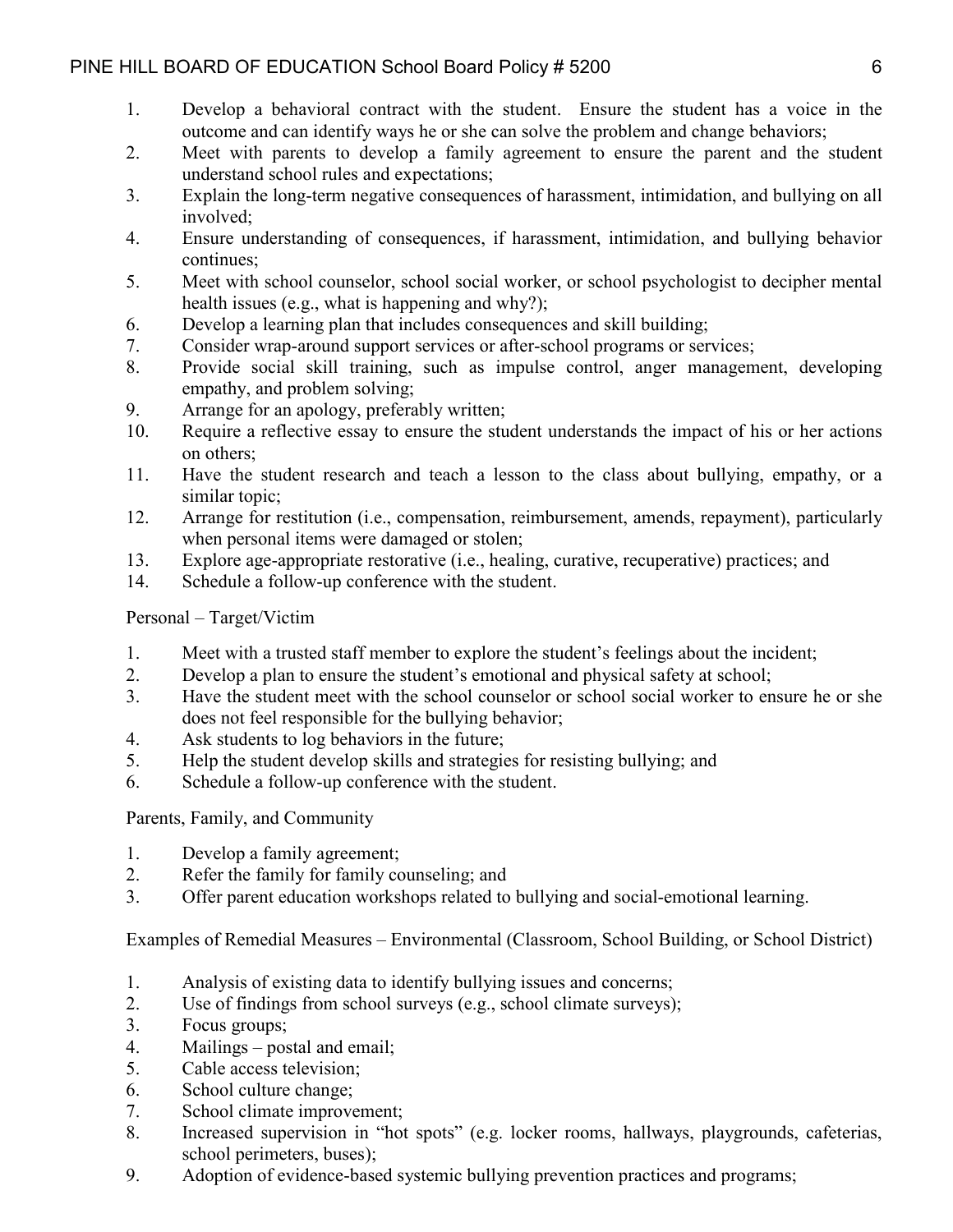- 10. Training for all certificated and non-certificated staff to teach effective prevention and intervention skills and strategies;
- 11. Professional development plans for involved staff;
- 12. Participation of parents and other community members and organizations (e.g., Parent Teacher Associations, Parent Teacher Organizations) in the educational program and in problem-solving bullying issues;
- 13. Formation of professional learning communities to address bullying problems;
- 14. Small or large group presentations for fully addressing the actions and the school's response to the actions, in the context of the acceptable student and staff member behavior and the consequences of such actions;
- 15. School policy and procedure revisions;
- 16. Modifications of schedules;
- 17. Adjustments in hallway traffic;
- 18. Examination and adoption of educational practices for actively engaging students in the learning process and in bonding students to pro-social institutions and people;
- 19. Modifications in student routes or patterns traveling to and from school;
- 20. Supervision of student victims before and after school, including school transportation;
- 21. Targeted use of monitors (e.g., hallway, cafeteria, locker room, playground, school perimeter, bus);
- 22. Targeted use of teacher aides;
- 23. Disciplinary action, including dismissal, for school staff who contributed to the problem;
- 24. Supportive institutional interventions, including participation in the Intervention and Referral Services Team, pursuant to N.J.A.C. 6A:16-8;
- 25. Parent conferences;
- 26. Family counseling;
- 27. Development of a general harassment, intimidation, and bullying response plan;
- 28. Behavioral expectations communicated to students and parents;
- 29. Participation of the entire student body in problem-solving harassment, intimidation, and bullying issues;
- 30. Recommendations of a student behavior or ethics council;
- 31. Participation in peer support groups;
- 32. School transfers; and
- 33. Involvement of law enforcement officers, including school resource officers and juvenile officers or other appropriate legal action.

## Consequences and Appropriate Remedial Actions – Adults

The district will also impose appropriate consequences and remedial actions to an adult who commits an act of harassment, intimidation, or bullying of a student. The consequences may include, but not be limited to: verbal or written reprimand, increment withholding, legal action, disciplinary action, termination, and/or bans from providing services, participating in school districtsponsored programs, or being in school buildings or on school grounds. Remedial measures may include, but not be limited to: in or out-of-school counseling, professional development programs, and work environment modifications.

## Target/Victim Support

Districts should identify a range of strategies and resources that will be available to individual victims of harassment, intimidation, and bullying, and respond in a manner that provides relief to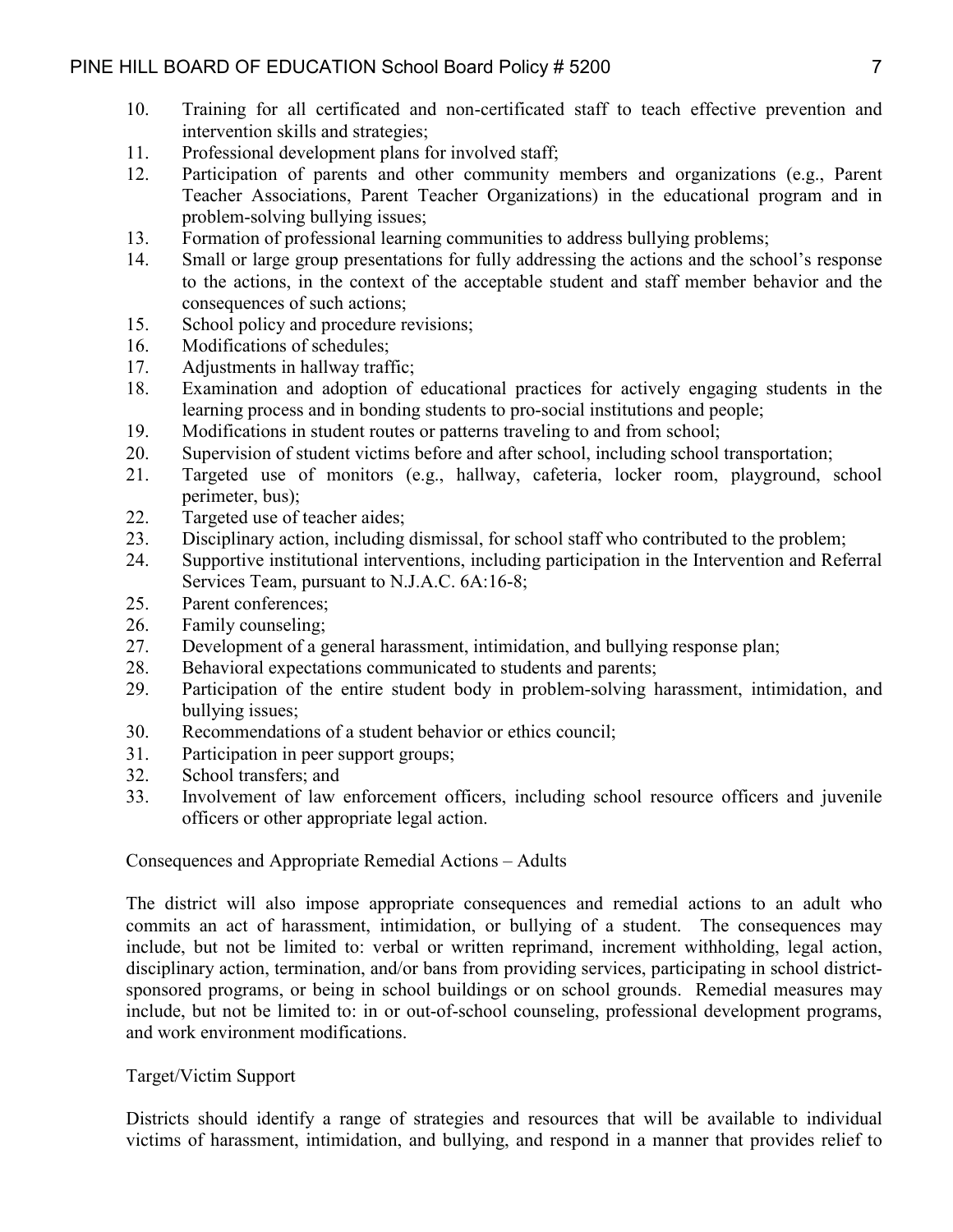victims and does not stigmatize victims or further their sense of persecution. The type, diversity, location, and degree of support are directly related to the student's perception of safety.

Sufficient safety measures should be undertaken to ensure the victims' physical and social-emotional well-being and their ability to learn in a safe, supportive, and civil educational environment.

Examples of support for student victims of harassment, intimidation, and bullying include:

- 1. Teacher aides;
- 2. Hallway and playground monitors;
- 3. Partnering with a school leader;
- 4. Provision of an adult mentor;
- 5. Assignment of an adult "shadow" to help protect the student;
- 6. Seating changes;
- 7. Schedule changes;
- 8. School transfers;
- 9. Before- and after-school supervision;
- 10. School transportation supervision;
- 11. Counseling; and
- 12. Treatment or therapy.
- E. Harassment, Intimidation, and Bullying Reporting Procedure

The Board of Education requires the Principal at each school to be responsible for receiving complaints alleging violations of this Policy. All Board members, school employees, and volunteers and contracted service providers who have contact with students are required to verbally report alleged violations of this Policy to the Principal or the Principal's designee on the same day when the individual witnessed or received reliable information regarding any such incident. All Board members, school employees, and volunteers and contracted service providers who have contact with students, also shall submit a report in writing to the Principal within two school days of the verbal report. The Principal will inform the parents of all students involved in alleged incidents, and, as appropriate, may discuss the availability of counseling and other intervention services. The Principal, upon receiving a verbal or written report, may take interim measures to ensure the safety, health, and welfare of all parties pending the findings of the investigation.

Students, parents, and visitors are encouraged to report alleged violations of this Policy to the Principal on the same day when the individual witnessed or received reliable information regarding any such incident. Students, parents, and visitors may report an act of harassment, intimidation, or bullying anonymously. Formal action for violations of the Code of Student Conduct may not be taken solely on the basis of an anonymous report.

A Board member or school employee who promptly reports an incident of harassment, intimidation, or bullying and who makes this report in compliance with the procedures set forth in this Policy, is immune from a cause of action for damages arising from any failure to remedy the reported incident.

In accordance with the provisions of N.J.S.A. 18A:37-18, the harassment, intimidation, and bullying law does not prevent a victim from seeking redress under any other available law, either civil or criminal, nor does it create or alter any tort liability.

The district may consider every mechanism available to simplify reporting, including standard reporting forms and/or web-based reporting mechanisms. For anonymous reporting, the district may consider locked boxes located in areas of a school where reports can be submitted without fear of being observed.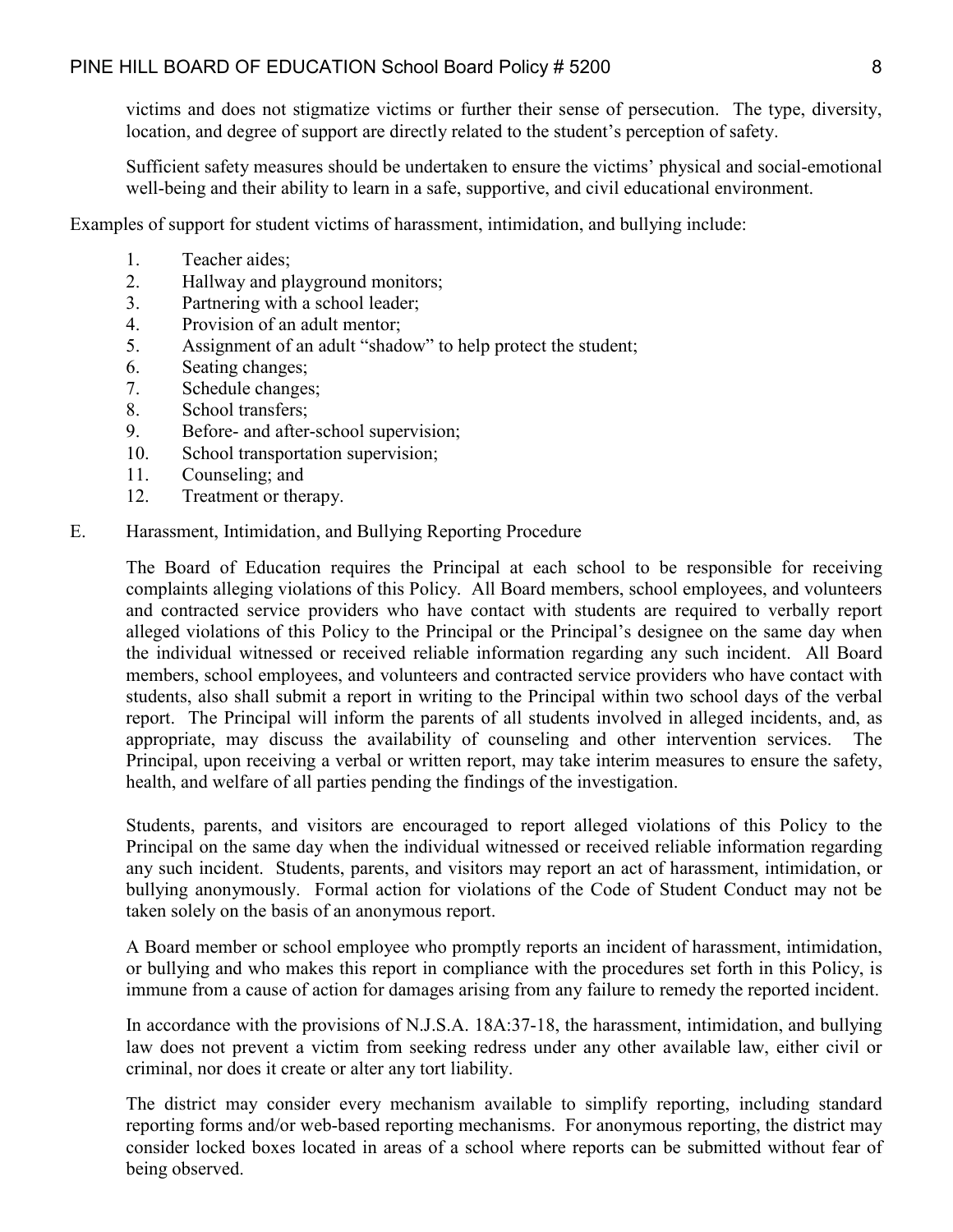A school administrator who receives a report of harassment, intimidation, and bullying from a district employee, and fails to initiate or conduct an investigation, or who should have known of an incident of harassment, intimidation, or bullying and fails to take sufficient action to minimize or eliminate the harassment, intimidation, or bullying, may be subject to disciplinary action.

- F. Anti-Bullying Coordinator, Anti-Bullying Specialist, and School Safety Team(s)
	- 1. The Superintendent shall appoint a district Anti-Bullying Coordinator. The Superintendent shall make every effort to appoint an employee of the school district to this position.

The district Anti-Bullying Coordinator shall:

- a. Be responsible for coordinating and strengthening the school district's policies to prevent, identify, and address harassment, intimidation, or bullying of students;
- b. Collaborate with school Anti-Bullying Specialists in the district, the Board of Education, and the Superintendent to prevent, identify, and respond to harassment, intimidation, or bullying of students in the district;
- c. Provide data, in collaboration with the Superintendent, to the Department of Education regarding harassment, intimidation, or bullying of students;
- d. Execute such other duties related to school harassment, intimidation, or bullying as requested by the Superintendent; and
- e. Meet at least twice a school year with the school Anti-Bullying Specialist(s) to discuss and strengthen procedures and policies to prevent, identify, and address harassment, intimidation, and bullying in the district.
- 2. The Principal in each school shall appoint a school Anti-Bullying Specialist. The Anti-Bullying Specialist shall be a guidance counselor, school psychologist, or other certified staff member trained to be the Anti-Bullying Specialist from among the currently employed staff in the school.

The school Anti-Bullying Specialist shall:

- a. Chair the School Safety Team as provided in N.J.S.A. 18A:37-21;
- b. Lead the investigation of incidents of harassment, intimidation, or bullying in the school; and
- c. Act as the primary school official responsible for preventing, identifying, and addressing incidents of harassment, intimidation, or bullying in the school.
- 3. A School Safety Team shall be formed in each school in the district to develop, foster, and maintain a positive school climate by focusing on the on-going systemic operational procedures and educational practices in the school, and to address issues such as harassment, intimidation, or bullying that affect school climate and culture. Each School Safety Team shall meet, at a minimum, two times per school year. The School Safety Team shall consist of the Principal or the Principal's designee who, if possible, shall be a senior administrator in the school and the following appointees of the Principal: a teacher in the school; a school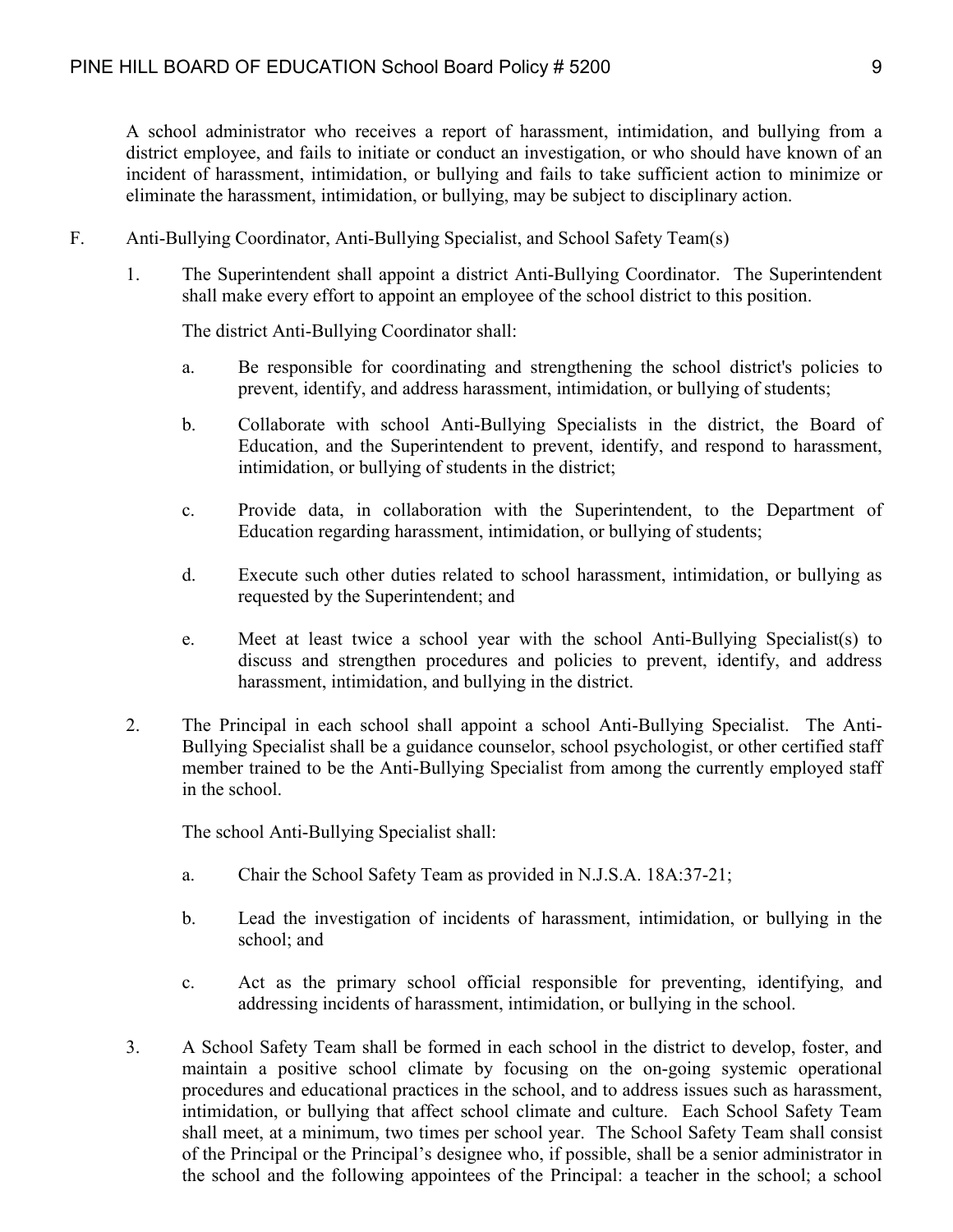Anti-Bullying Specialist; a parent of a student in the school; and other members to be determined by the Principal. The school Anti-Bullying Specialist shall serve as the chair of the School Safety Team.

The School Safety Team shall:

- a. Receive records of all complaints of harassment, intimidation, or bullying of students that have been reported to the Principal;
- b. Receive copies of all reports prepared after an investigation of an incident of harassment, intimidation, or bullying;
- c. Identify and address patterns of harassment, intimidation, or bullying of students in the school;
- d. Review and strengthen school climate and the policies of the school in order to prevent and address harassment, intimidation, or bullying of students;
- e. Educate the community, including students, teachers, administrative staff, and parents, to prevent and address harassment, intimidation, or bullying of students;
- f. Participate in the training required pursuant to the provisions of N.J.S.A. 18A:37-13 et seq. and other training which the Principal or the district Anti-Bullying Coordinator may request. The School Safety Team shall be provided professional development opportunities that may address effective practices of successful school climate programs or approaches; and
- g. Execute such other duties related to harassment, intimidation, or bullying as requested by the Principal or district Anti-Bullying Coordinator.

Notwithstanding any provision of N.J.S.A. 18A:37-21 to the contrary, a parent who is a member of the School Safety Team shall not participate in the activities of the team set forth in 3. a., b., or c. above or any other activities of the team which may compromise the confidentiality of a student, consistent with, at a minimum, the requirements of the Family Educational Rights and Privacy Act (20 U.S.C. Section 1232 and 34 CFR Part 99), N.J.A.C. 6A:32-7, Student Records and N.J.A.C. 6A:14-2.9, Student Records.

G. Harassment, Intimidation, and Bullying Investigation

The Board requires a thorough and complete investigation to be conducted for each report of violations and complaints which either identify harassment, intimidation, or bullying or describe behaviors that indicate harassment, intimidation, or bullying. The investigation shall be initiated by the Principal or the Principal's designee within one school day of the verbal report of the incident. The investigation shall be conducted by the school Anti-Bullying Specialist in coordination with the Principal. The Principal may appoint additional personnel who are not school Anti-Bullying Specialists to assist with the investigation.

The investigation shall be completed and the written findings submitted to the Principal as soon as possible, but not later than ten school days from the date of the written report of the incident. Should information regarding the reported incident and the investigation be received after the end of the tenday period, the school Anti-Bullying Specialist shall amend the original report of the results of the investigation to ensure there is an accurate and current record of the facts and activities concerning the reported incident.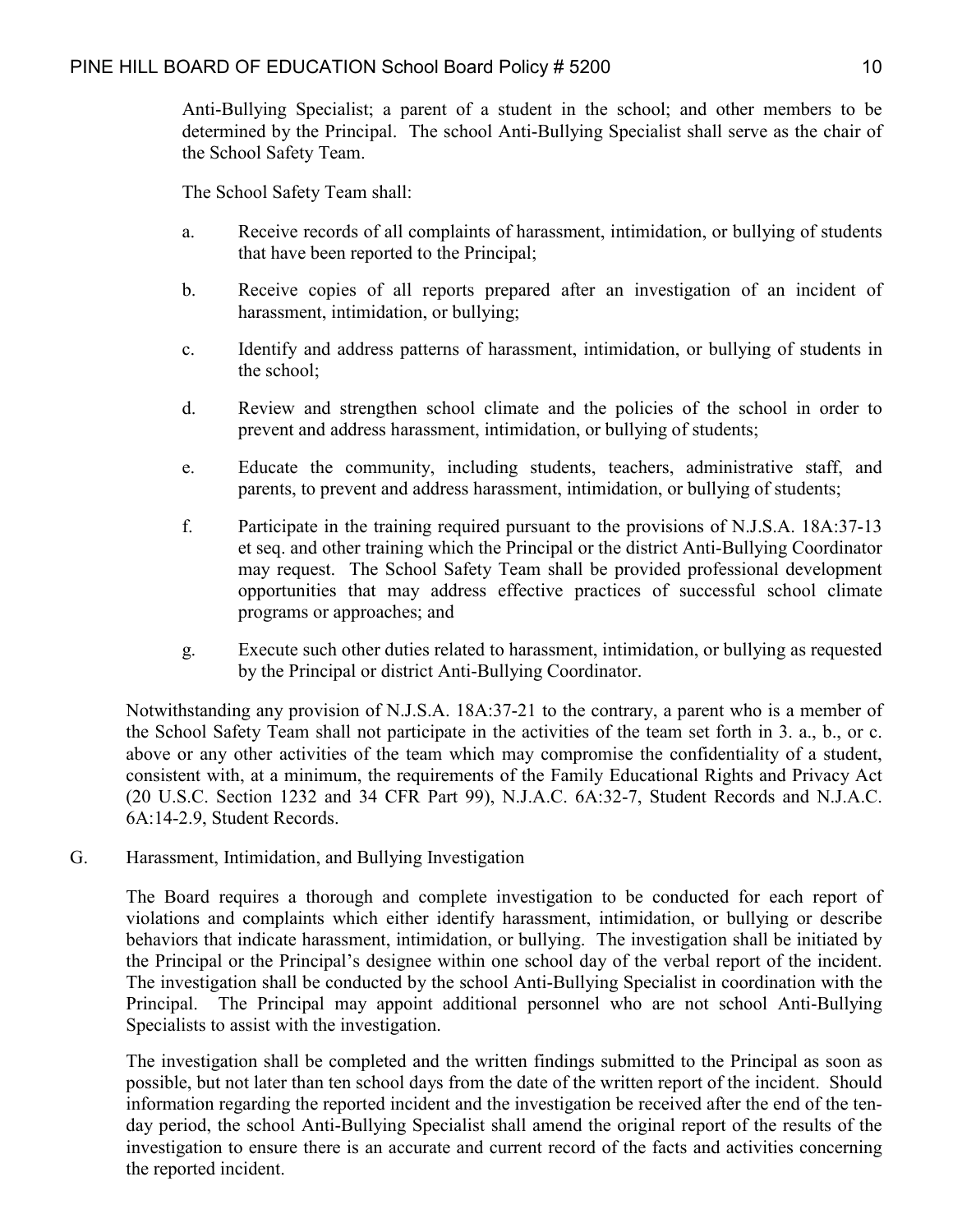The Principal shall proceed in accordance with the Code of Student Conduct, as appropriate, based on the investigation findings. The Principal shall submit the report to the Superintendent within two school days of the completion of the investigation and in accordance with the Administrative Procedures Act (N.J.S.A. 52:14B-1 et seq.). As appropriate to the findings from the investigation, the Superintendent shall ensure the Code of Student Conduct has been implemented and may decide to provide intervention services, order counseling, establish training programs to reduce harassment, intimidation, or bullying and enhance school climate, impose discipline, or take or recommend other appropriate action, as necessary.

The Superintendent shall report the results of each investigation to the Board of Education no later than the date of the regularly scheduled Board of Education meeting following the completion of the investigation. The Superintendent's report shall include information on any consequences imposed under the Code of Student Conduct, any services provided, training established, or other action taken or recommended by the Superintendent.

Parents of involved student offenders and targets/victims shall be provided with information about the investigation, in accordance with Federal and State law and regulation. The information to be provided to parents shall include the nature of the investigation, whether the district found evidence of harassment, intimidation, or bullying, and whether consequences were imposed or services provided to address the incident of harassment, intimidation, or bullying. This information shall be provided in writing within five school days after the results of the investigation are reported to the Board of Education.

A parent may request a hearing before the Board of Education after receiving the information about the investigation. The hearing shall be held within ten school days of the request. The Board of Education shall conduct the hearing in executive session, pursuant to the Open Public Meetings Act (N.J.S.A. 10:4-1 et seq.), to protect the confidentiality of the students. At the hearing, the Board may hear testimony from and consider information provided by the school Anti-Bullying Specialist and others, as appropriate, regarding the incident, the findings from the investigation of the incident, recommendations for consequences or services, and any programs instituted to reduce such incidents, prior to rendering a determination.

At the regularly scheduled Board of Education meeting following its receipt of the Superintendent's report on the results of the investigations to the Board or following a hearing in executive session, the Board shall issue a decision, in writing, to affirm, reject, or modify the Superintendent's decision. The Board's decision may be appealed to the Commissioner of Education, in accordance with N.J.A.C. 6A:3, Controversies and Disputes, no later than ninety days after issuance of the Board of Education's decision.

A parent, student, or organization may file a complaint with the Division on Civil Rights within one hundred eighty days of the occurrence of any incident of harassment, intimidation, or bullying based on membership in a protected group as enumerated in the "Law Against Discrimination," P.L.1945, c.169 (C.10:5-1 et seq.).

H. Range of Responses to an Incident of Harassment, Intimidation, or Bullying

The Board shall establish a range of responses to harassment, intimidation, and bullying incidents and the Principal and the Anti-Bullying Specialist shall appropriately apply these responses once an incident of harassment, intimidation, or bullying is confirmed. The Superintendent shall respond to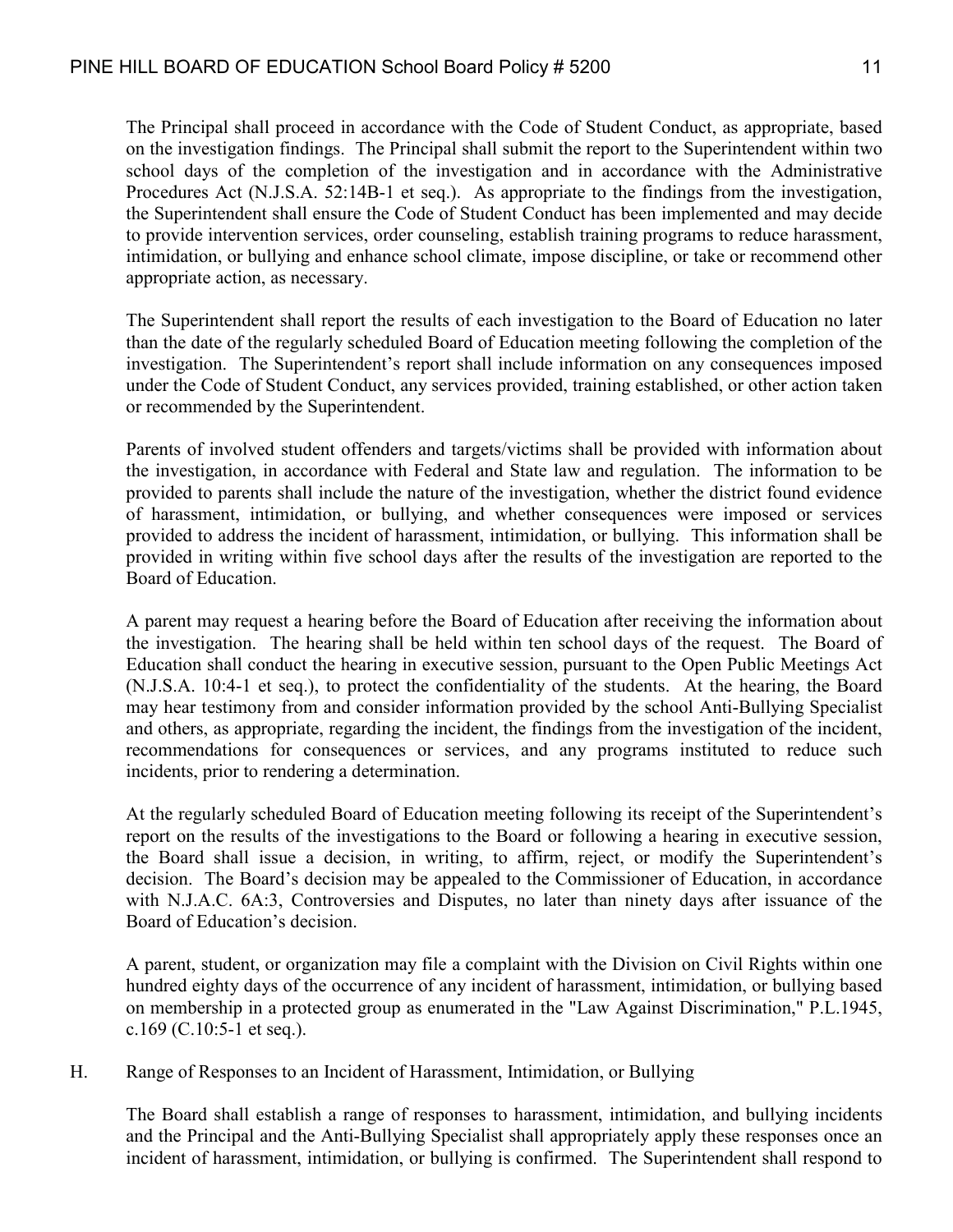#### PINE HILL BOARD OF EDUCATION School Board Policy # 5200

confirmed harassment, intimidation, and bullying, according to the parameters described in this Policy. The range of ways in which school staff will respond shall include an appropriate combination of counseling, support services, intervention services, and other programs. The Board recognizes that some acts of harassment, intimidation, or bullying may be isolated incidents requiring the school officials respond appropriately to the individual(s) committing the acts. Other acts may be so serious or parts of a larger pattern of harassment, intimidation, or bullying that they require a response either at the classroom, school building, or school district level or by law enforcement officials.

For every incident of harassment, intimidation, or bullying, the school officials must respond appropriately to the individual who committed the act. The range of responses to confirmed harassment, intimidation, or bullying acts should include individual, classroom, school, or district responses, as appropriate to the findings from each incident. Examples of responses that apply to each of these categories are provided below:

- 1. Individual responses can include consistent and appropriate positive behavioral interventions (e.g., peer mentoring, short-term counseling, life skills groups) intended to remediate the problem behaviors.
- 2. Classroom responses can include class discussions about an incident of harassment, intimidation or bullying, role plays (when implemented with sensitivity to a student's situation or involvement with harassment, intimidation, and bullying), research projects, observing and discussing audio-visual materials on these subjects, and skill-building lessons in courtesy, tolerance, assertiveness, and conflict management.
- 3. School responses can include theme days, learning station programs, "acts of kindness" programs or awards, use of student survey data to plan prevention and intervention programs and activities, social norms campaigns, posters, public service announcements, "natural helper" or peer leadership programs, "upstander" programs, parent programs, the dissemination of information to students and parents explaining acceptable uses of electronic and wireless communication devices, and harassment, intimidation, and bullying prevention curricula or campaigns.
- 4. District-wide responses can comprise of adoption of school-wide programs, including enhancing the school climate, involving the community in policy review and development, providing professional development coordinating with community-based organizations (e.g., mental health, health services, health facilities, law enforcement, faith-based organizations), launching harassment, intimidation, and bullying prevention campaigns.
- I. Reprisal or Retaliation Prohibited

The Board prohibits a Board member, school employee, contracted service provider who has contact with students, school volunteer, or student from engaging in reprisal, retaliation, or false accusation against a victim, witness, or one with reliable information, or any other person who has reliable information about an act of harassment, intimidation, or bullying or who reports an act of harassment, intimidation, or bullying. The consequence and appropriate remedial action for a person who engages in reprisal or retaliation shall be determined by the administrator after consideration of the nature, severity, and circumstances of the act, in accordance with case law, Federal and State statutes and regulations, and district policies and procedures. All suspected acts of reprisal or retaliation will be taken seriously and appropriate responses will be made in accordance with the totality of the circumstances.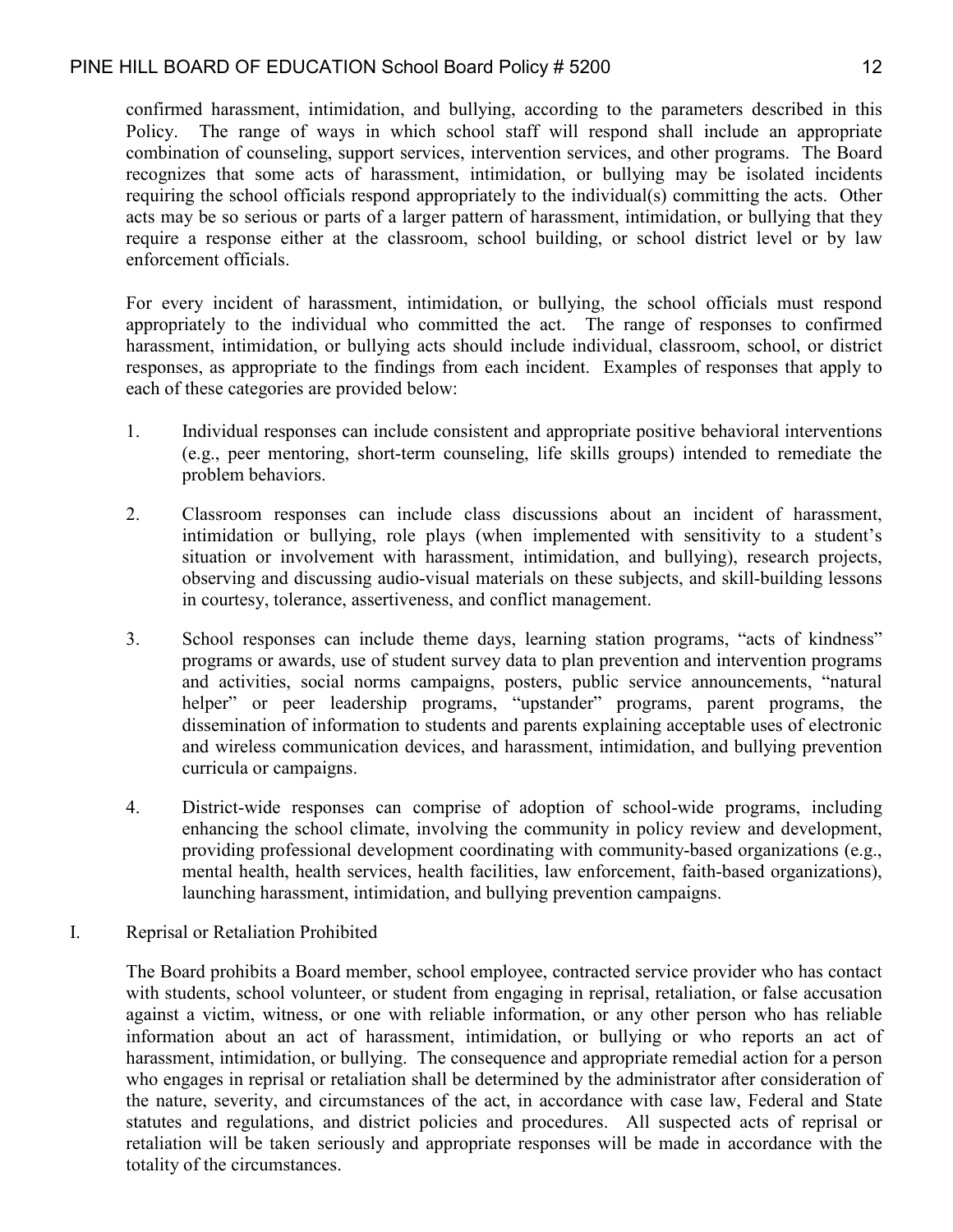Examples of consequences and remedial measures for students who engage in reprisal or retaliation are listed and described in the Consequences and Appropriate Remedial Actions section of this Policy.

Examples of consequences for a school employee or a contracted service provider who has contact with students who engage in reprisal or retaliation may include, but not be limited to: verbal or written reprimand, increment withholding, legal action, disciplinary action, termination, and/or bans from providing services, participating in school district-sponsored programs, or being in school buildings or on school grounds. Remedial measures may include, but not be limited to: in or out-ofschool counseling, professional development programs, and work environment modifications.

Examples of consequences for a Board member who engages in reprisal or retaliation may include, but not be limited to: reprimand, legal action, and other action authorized by statute or administrative code. Remedial measures may include, but not be limited to: counseling and professional development.

J. Consequences and Appropriate Remedial Action for False Accusation

The Board prohibits any person from falsely accusing another as a means of retaliation or as a means of harassment, intimidation, or bullying.

- 1. Students Consequences and appropriate remedial action for a student found to have falsely accused another as a means of harassment, intimidation, or bullying or as a means of retaliation may range from positive behavioral interventions up to and including suspension or expulsion, as permitted under N.J.S.A. 18A:37-1 et seq., Discipline of Students and as set forth in N.J.A.C. 6A:16-7.2, Short-term Suspensions, N.J.A.C. 6A:16-7, Long-term Suspensions and N.J.A.C. 6A:16-7.5, Expulsions and those listed and described in the Consequences and Appropriate Remedial Actions section of this Policy.
- 2. School Employees Consequences and appropriate remedial action for a school employee or contracted service provider who has contact with students found to have falsely accused another as a means of harassment, intimidation, or bullying or as a means of retaliation could entail discipline in accordance with district policies, procedures, and agreements which may include, but not be limited to: reprimand, suspension, increment withholding, termination, and/or bans from providing services, participating in school district-sponsored programs, or being in school buildings or on school grounds. Remedial measures may include, but not be limited to: in or out-of-school counseling, professional development programs, and work environment modifications.
- 3. Visitors or Volunteers Consequences and appropriate remedial action for a visitor or volunteer found to have falsely accused another as a means of harassment, intimidation, or bullying or as a means of retaliation could be determined by the school administrator after consideration of the nature, severity, and circumstances of the act, including law enforcement reports or other legal actions, removal of buildings or grounds privileges, or prohibiting contact with students or the provision of student services. Remedial measures may include, but not be limited to: in or out-of-school counseling, professional development programs, and work environment modifications.
- K. Harassment, Intimidation, and Bullying Policy Publication and Dissemination

This Policy will be disseminated annually by the Superintendent to all school employees, contracted service providers who have contact with students, school volunteers, students, and parents who have children enrolled in a school in the district, along with a statement explaining the Policy applies to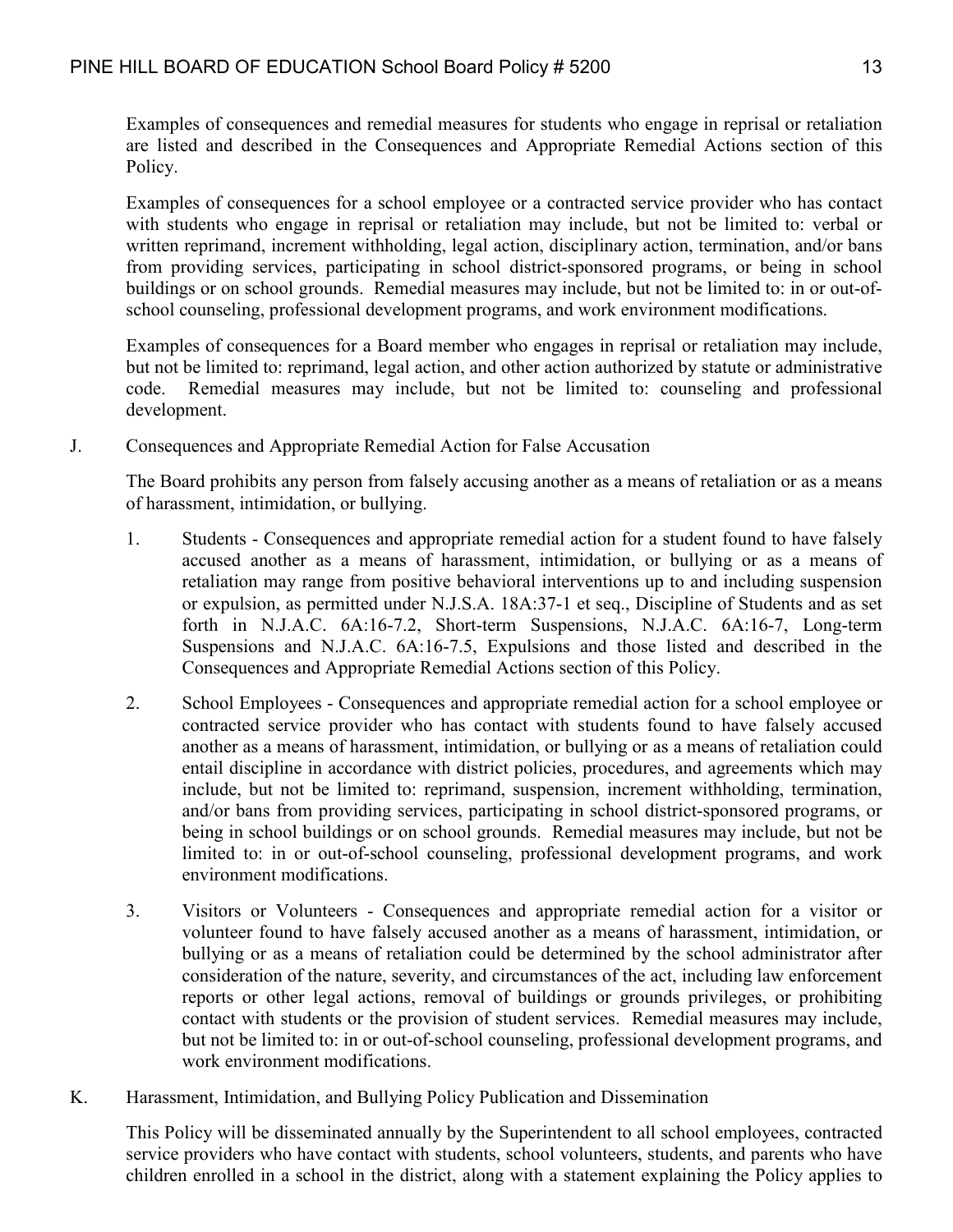all acts of harassment, intimidation, or bullying, pursuant to N.J.S.A. 18A:37-14 that occur on school property, at school-sponsored functions, or on a school bus and, as appropriate, acts that occur off school grounds.

The Superintendent shall ensure that notice of this Policy appears in the student handbook and all other publications of the school district that set forth the comprehensive rules, procedures, and standards for schools within the school district.

The Superintendent shall post a link to the district's Harassment, Intimidation, and Bullying Policy that is prominently displayed on the homepage of the school district's website. The district will notify students and parents this Harassment, Intimidation, and Bullying Policy is available on the school district's website.

The Superintendent shall post the name, school phone number, school address, and school email address of the district Anti-Bullying Coordinator on the home page of the school district's website. Each Principal shall post the name, school phone number, address, and school email address of both the Anti-Bullying Specialist and the district Anti-Bullying Coordinator on the home page of each school's website.

L. Harassment, Intimidation, and Bullying Training and Prevention Programs

The Superintendent and Principal(s) shall provide training on the school district's Harassment, Intimidation, and Bullying Policy to current and new school employees; including administrators, instructors, student support services, administrative/office support, transportation, food service, facilities/maintenance; contracted service providers; and volunteers who have significant contact with students; and persons contracted by the district to provide services to students. The training shall include instruction on preventing bullying on the basis of the protected categories enumerated in N.J.S.A. 18A:37-14 and other distinguishing characteristics that may incite incidents of discrimination, harassment, intimidation, or bullying.

Each public school teacher and educational services professional shall be required to complete at least two hours of instruction in harassment, intimidation, and bullying prevention within each five year professional development period as part of the professional development requirement pursuant to N.J.S.A. 18:37-22.d. The required two hours of suicide prevention instruction shall include information on the risk of suicide and incidents of harassment, intimidation, or bullying and information on reducing the risk of suicide in students who are members of communities identified as having members at high risk of suicide.

Each newly elected or appointed Board member must complete, during the first year of the member's first term, a training program on harassment, intimidation, and bullying in accordance with the provisions of N.J.S.A. 18A:12-33.

The school district shall provide time during the usual school schedule for the Anti-Bullying Coordinator and each school Anti-Bullying Specialist to participate in harassment, intimidation, and bullying training programs.

A school leader shall complete school leader training that shall include information on the prevention of harassment, intimidation, and bullying as required in N.J.S.A. 18A:26-8.2.

The school district shall annually observe a "Week of Respect" beginning with the first Monday in October. In order to recognize the importance of character education, the school district will observe the week by providing age-appropriate instruction focusing on the prevention of harassment,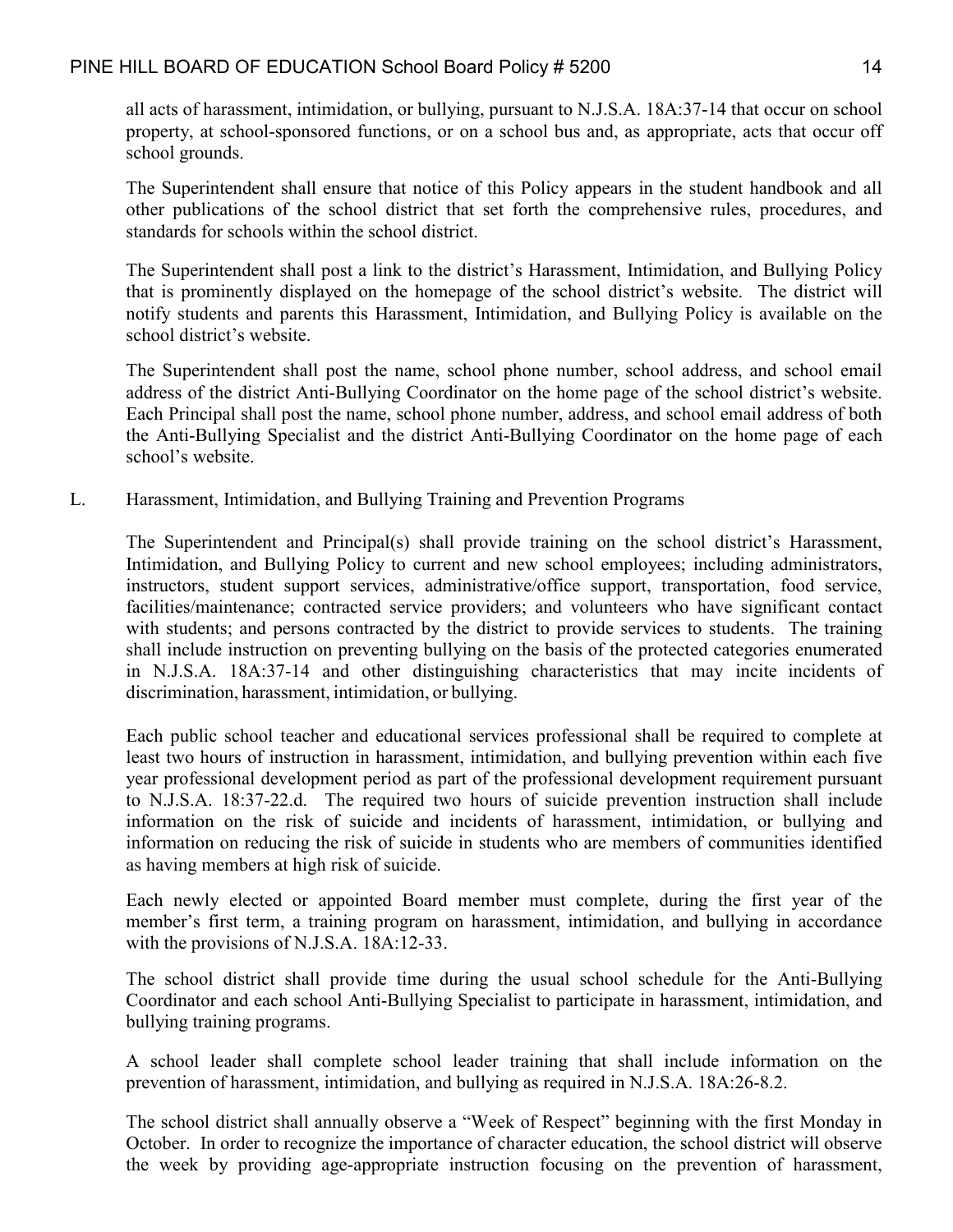intimidation, and bullying as defined in N.J.S.A. 18A:37-14. Throughout the school year the district will provide ongoing age-appropriate instruction on preventing harassment, intimidation, or bullying, in accordance with the Core Curriculum Content Standards, pursuant to N.J.S.A. 18A:37- 29.

The school district and each school in the district will annually establish, implement, document, and assess harassment, intimidation, and bullying prevention programs or approaches, and other initiatives in consultation with school staff, students, administrators, volunteers, parents, law enforcement, and community members. The programs or approaches and other initiatives shall be designed to create school-wide conditions to prevent and address harassment, intimidation, and bullying in accordance with the provisions of N.J.S.A. 18A:37-17 et seq.

M. Harassment, Intimidation, and Bullying Policy Reevaluation, Reassessment and Review

The Superintendent shall develop and implement a process for annually discussing the school district's Harassment, Intimidation, and Bullying Policy with students.

The Superintendent and the Principal(s) shall annually conduct a reevaluation, reassessment, and review of the Harassment, Intimidation, and Bullying Policy, with input from the schools' Anti-Bullying Specialists, and recommend revisions and additions to the Policy as well as to harassment, intimidation, and bullying prevention programs and approaches based on the findings from the evaluation, reassessment, and review.

N. Reports to Board of Education and New Jersey Department of Education

The Superintendent shall report two times each school year, between September 1 and January 1 and between January 1 and June 30 at a public hearing all acts of violence, vandalism, and harassment, intimidation, and bullying which occurred during the previous reporting period in accordance with the provisions of N.J.S.A. 18A:17-46. The information shall also be reported to the New Jersey Department of Education in accordance with N.J.S.A. 18A:17-46.

O. School and District Grading Requirements

Each school and each district shall receive a grade for the purpose of assessing their efforts to implement policies and programs consistent with the provisions of N.J.S.A. 18:37-13 et seq. The grade received by a school and the district shall be posted on the homepage of the school's website and the district's website in accordance with the provisions of N.J.S.A. 18A:17-46. A link to the report that was submitted by the Superintendent to the Department of Education shall also be available on the school district's website. This information shall be posted on the websites within ten days of receipt of the grade for each school and the district.

P. Reports to Law Enforcement

Some acts of harassment, intimidation, and bullying may be bias-related acts and potentially bias crimes and school officials must report to law enforcement officials either serious acts or those which may be part of a larger pattern in accordance with the provisions of the Memorandum of Agreement Between Education and Law Enforcement Officials.

Q. Collective Bargaining Agreements and Individual Contracts